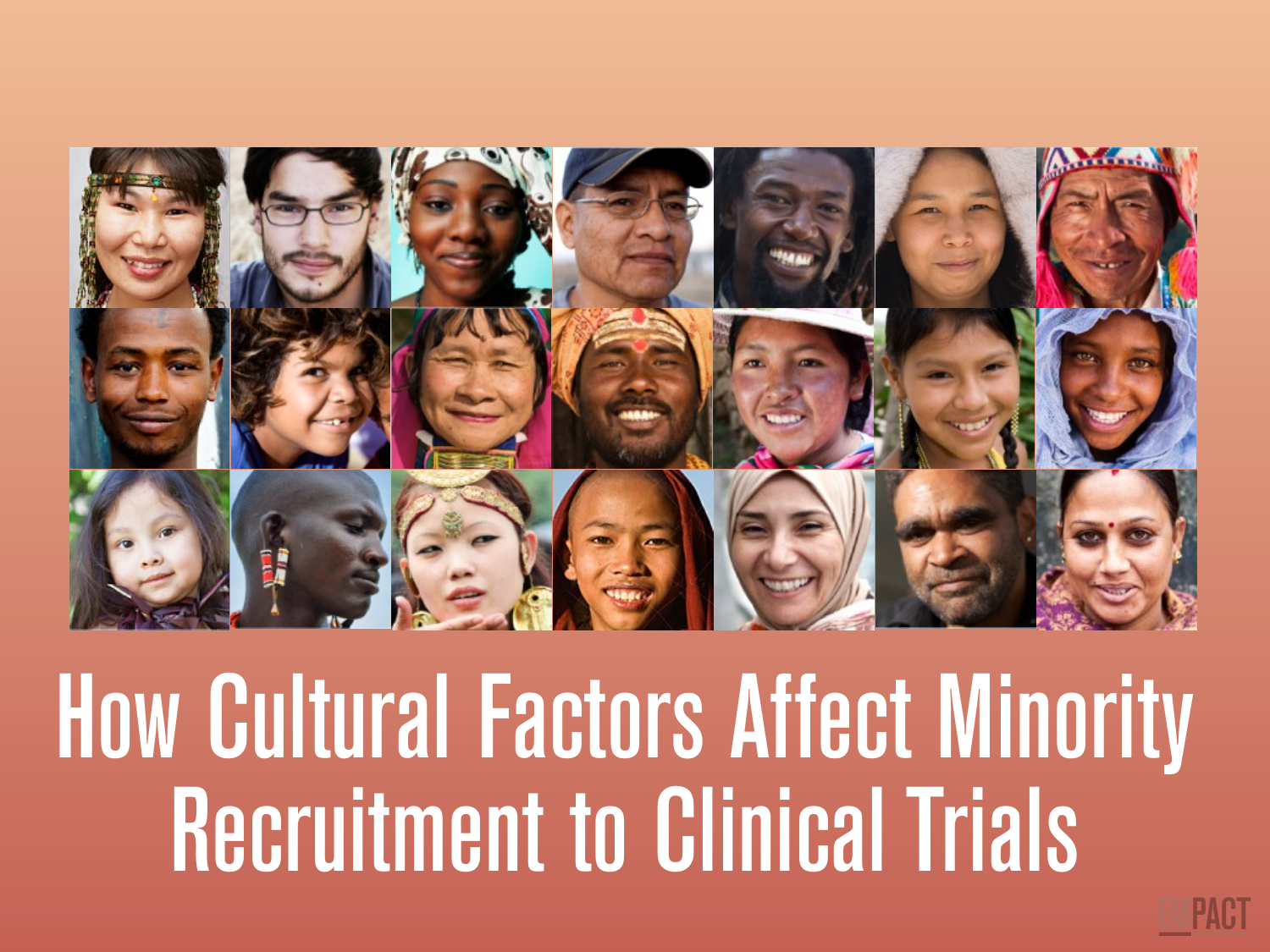### What is Culture?

Express to the f human be danguage,<br>tions, actic<br>ions, actic<br>gious or sc<br>fice of Minority Health :<br>fice of Minority Health : Culture refers to the integrated patterns of human behavior that include language, thoughts, communications, actions, customs, beliefs, values and institutions of racial, ethnic, religious or social groups.

Office of Minority Health 2000

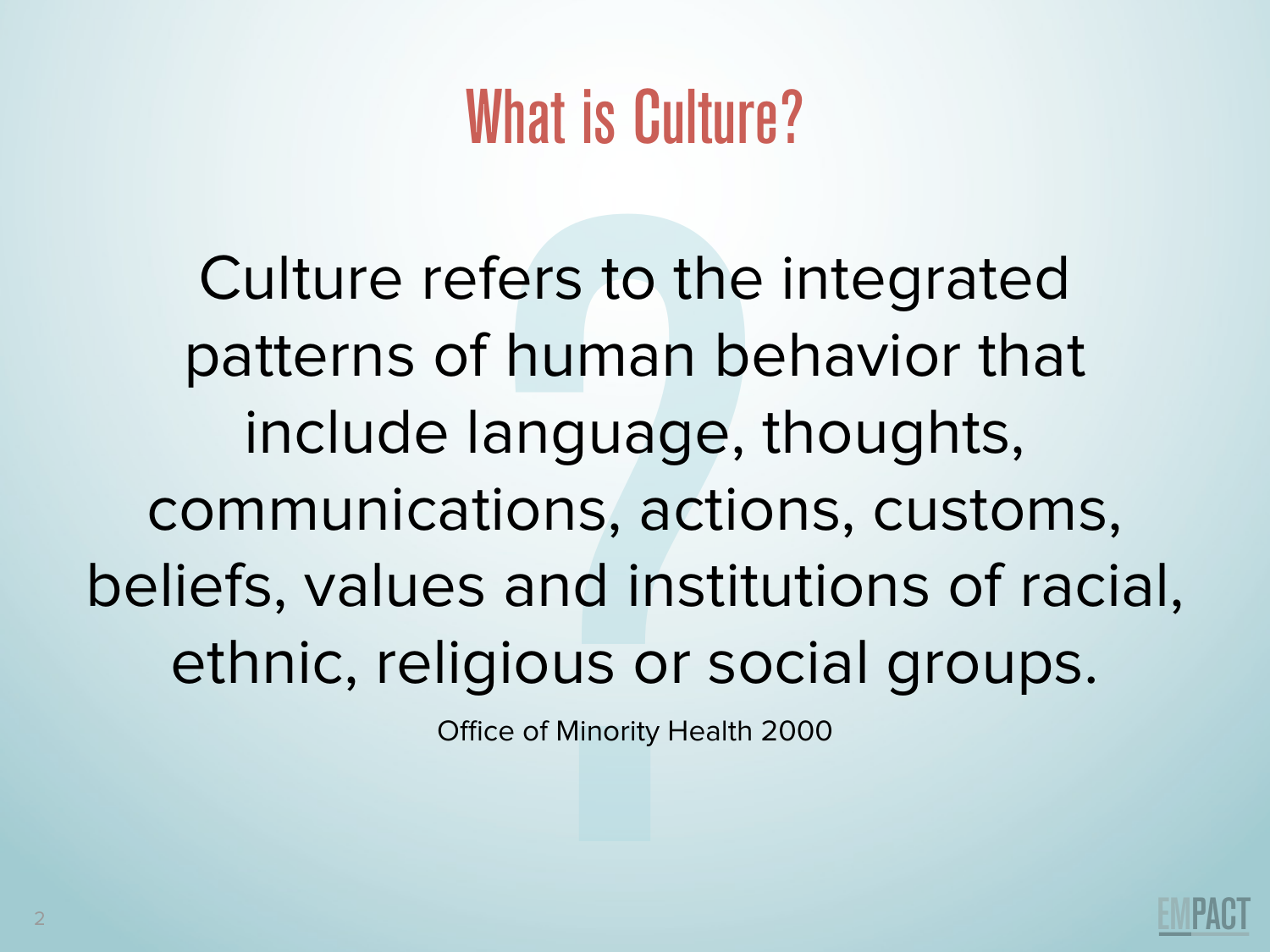### Culture Affects

Celeb<sub>rations</sub> Clothing **g**Communication Styles Death **h** Language<br>Ilth Behav Lifestyle Attitudes Art and Music **i** Self-care Social Expectations **n** Social and Health Behaviors

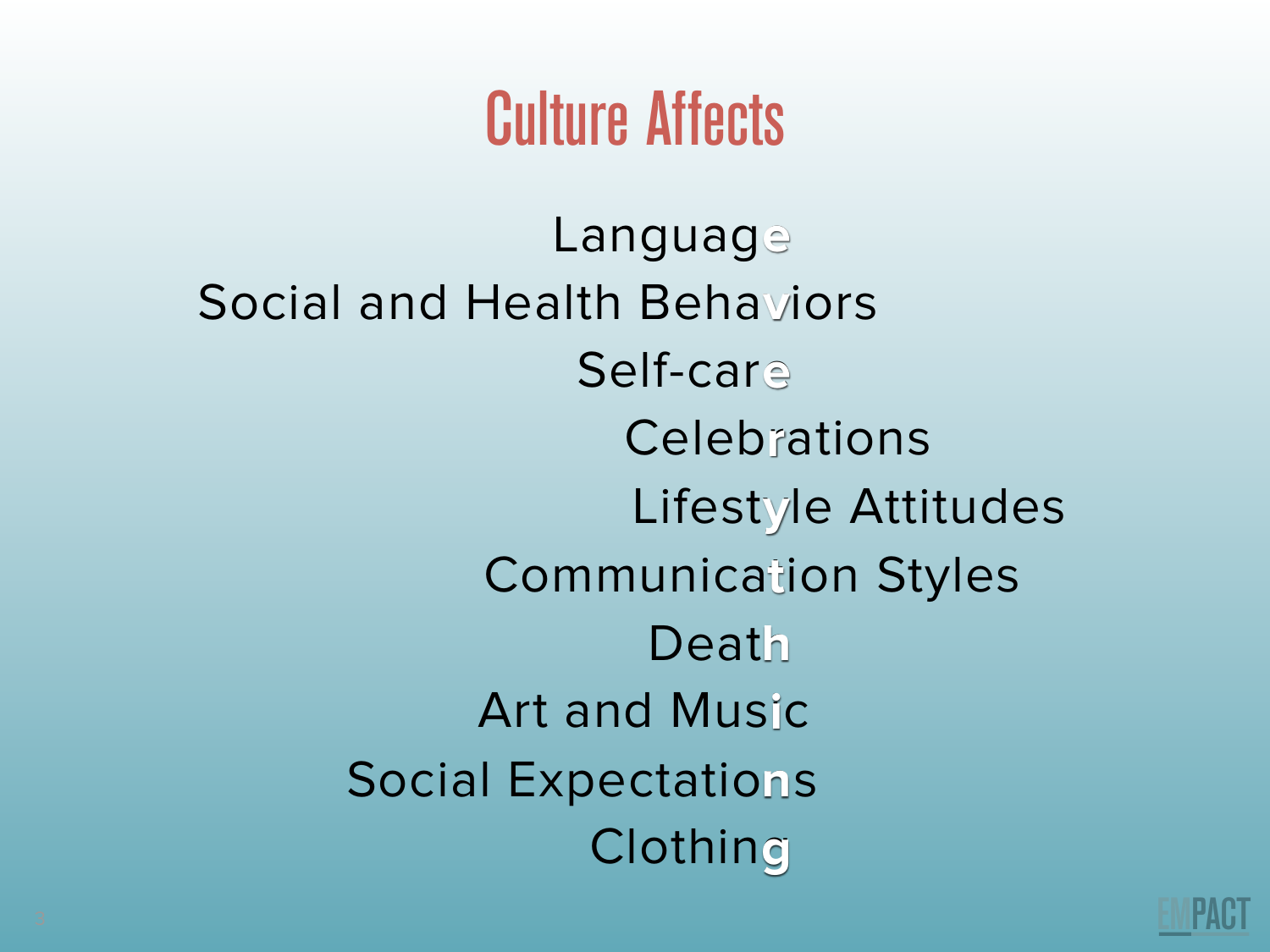### The Culture Iceberg

#### Behaviors and Practices

Characteristics which are apparent to the casual observer

When we see an iceberg the only portion that is visible is what is above water. Similarly when individuals think of culture they only think about what they can "see" (i.e clothing, music, food, behaviors etc). Below the surface, culture is ingrained in the beliefs, attitudes and values individuals bring with them everywhere they go.

**Observable**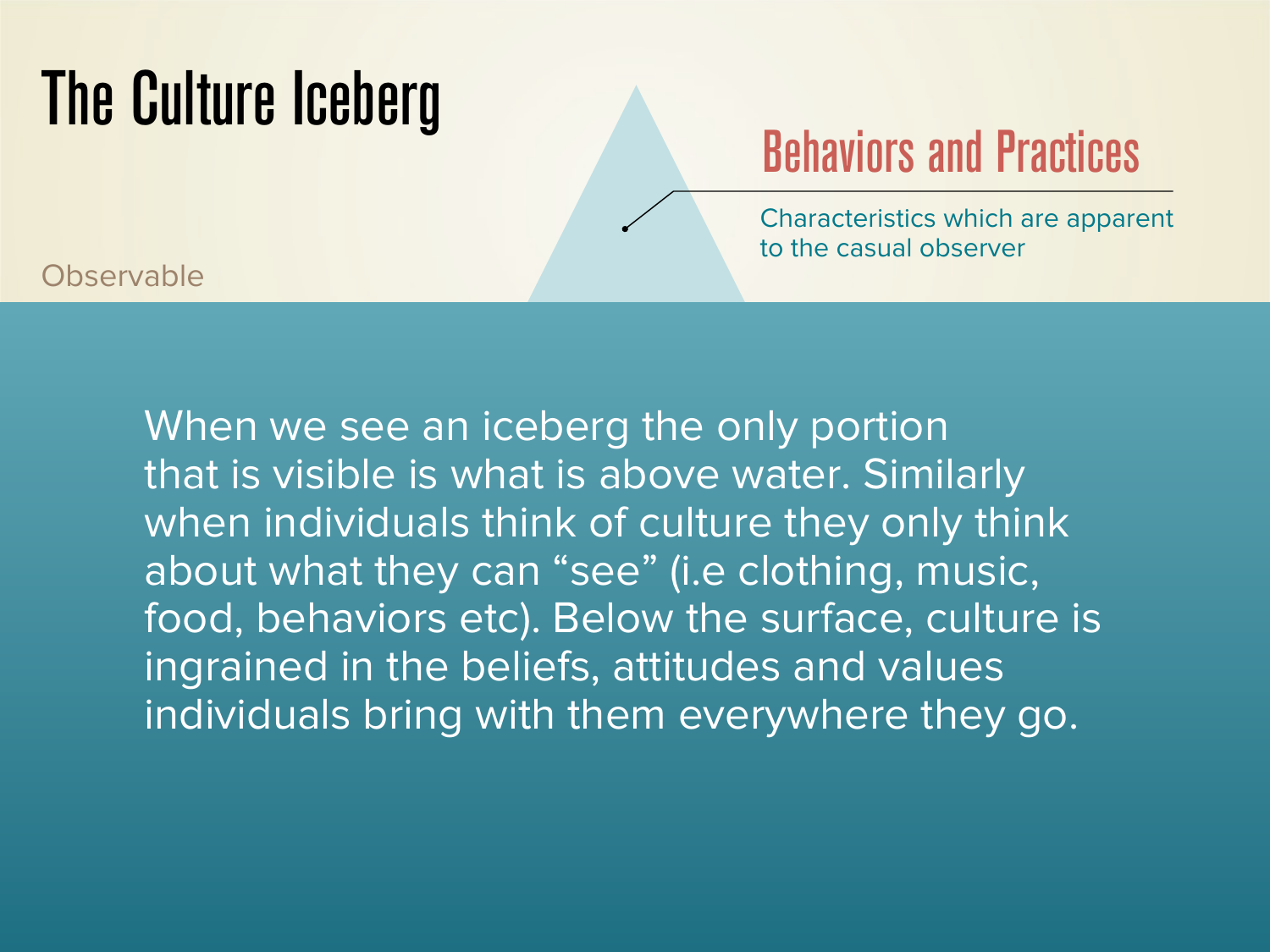### The Culture Iceberg

#### **Observable**

#### Not observable

#### Institutions of Influence

The forces which create, define, and mold a culture's core values

**History** 



#### Behaviors and Practices

Characteristics which are apparent to the casual observer

**EMPACT** 



[Source: http://thecrossculturalconnector.com/?tag=the-cultural-iceberg](http://thecrossculturalconnector.com/?tag=the-cultural-iceberg)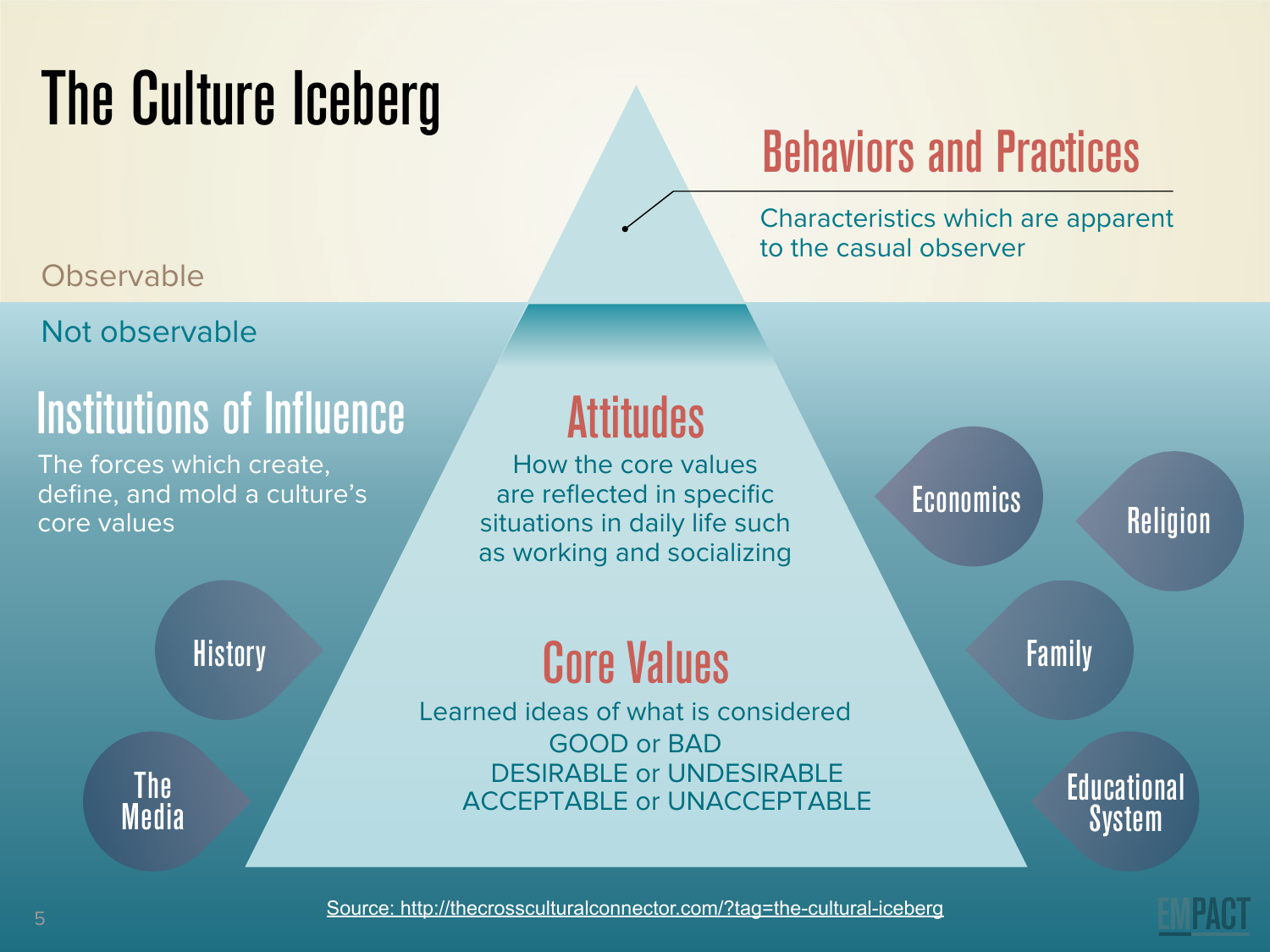#### What is Cultural Competency: A Moving Target

"Cultural and linguistic competence is a set of congruent behaviors, attitudes, and policies that come together in a system, agency, or among professionals that enables effective work in crosscultural situations. 'Culture' refers to integrated patterns of human behavior that include the language, thoughts, communications, actions, customs, beliefs, values, and institutions of racial, ethnic, religious, or social groups....

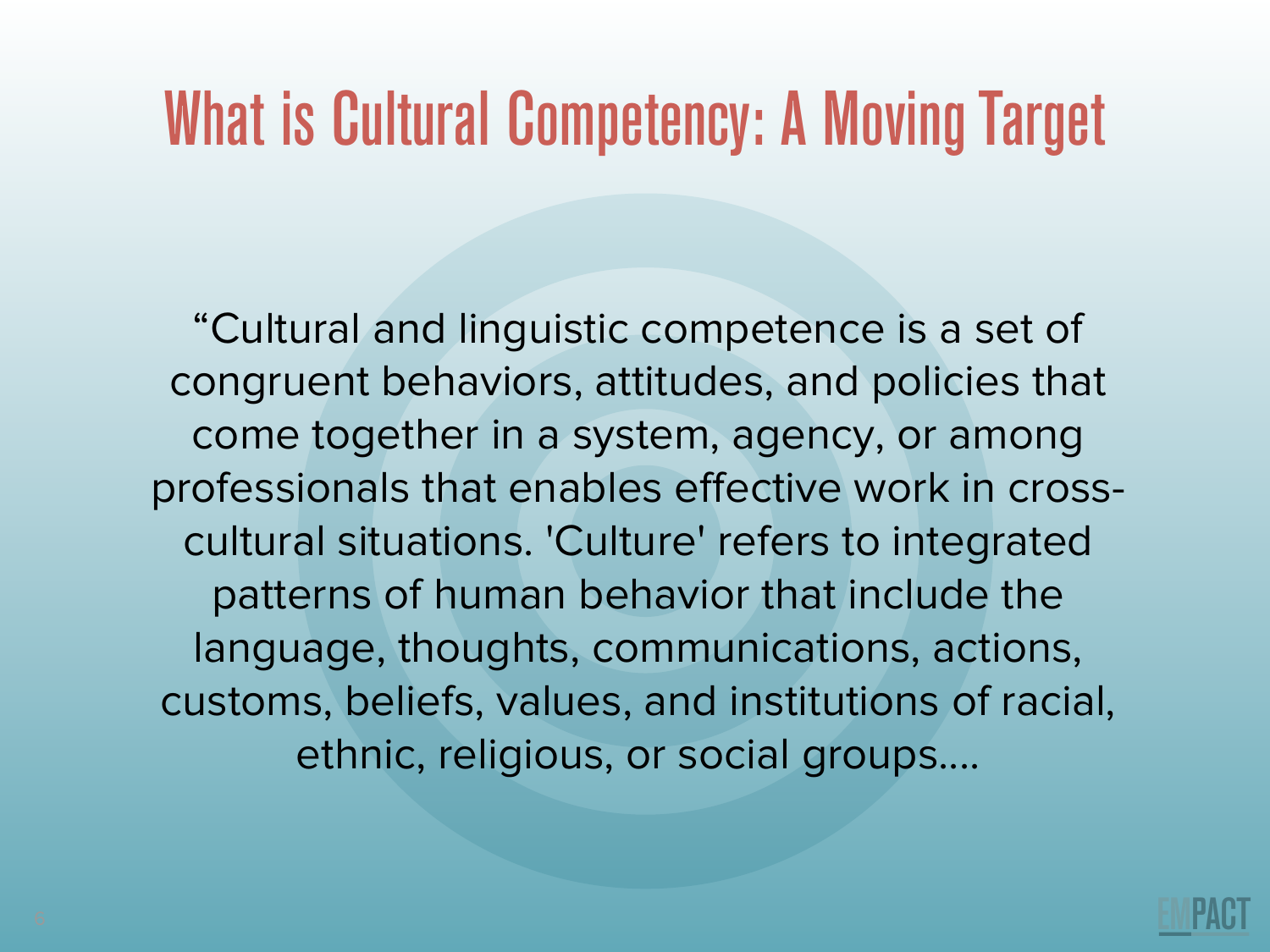### What is Cultural Competency: A Moving Target

'Competence' implies having the capacity to function effectively as an individual and an organization within the context of the cultural beliefs, behaviors, and needs presented by consumers and their communities. (Adapted from Cross, 1989)." –Office of Minority Health

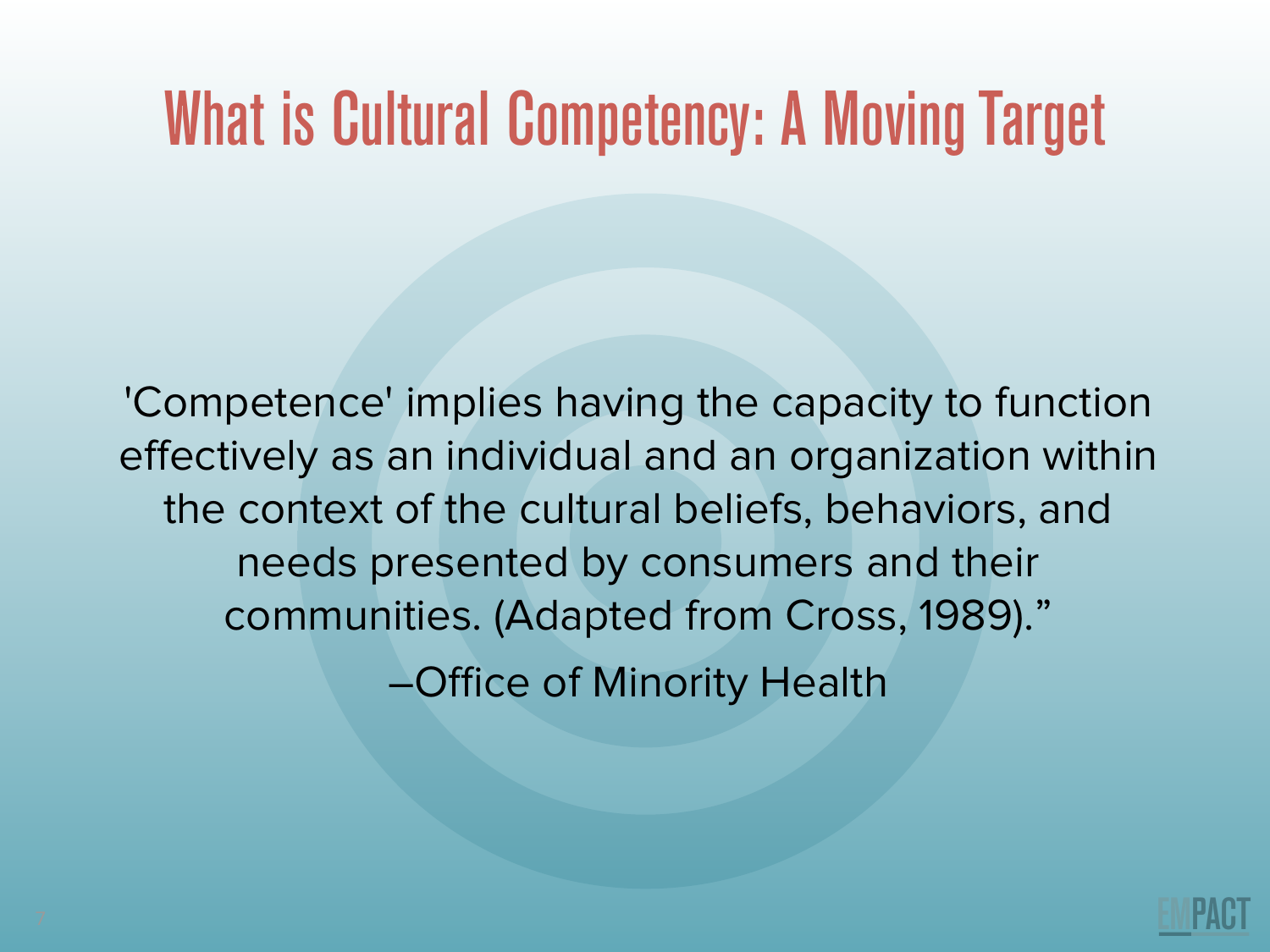### What is Cultural Competency: A Moving Target

Elements of culture influence beliefs and belief systems surrounding…

> **Illness** Delivery of health services Health **Disease** Wellness Healing

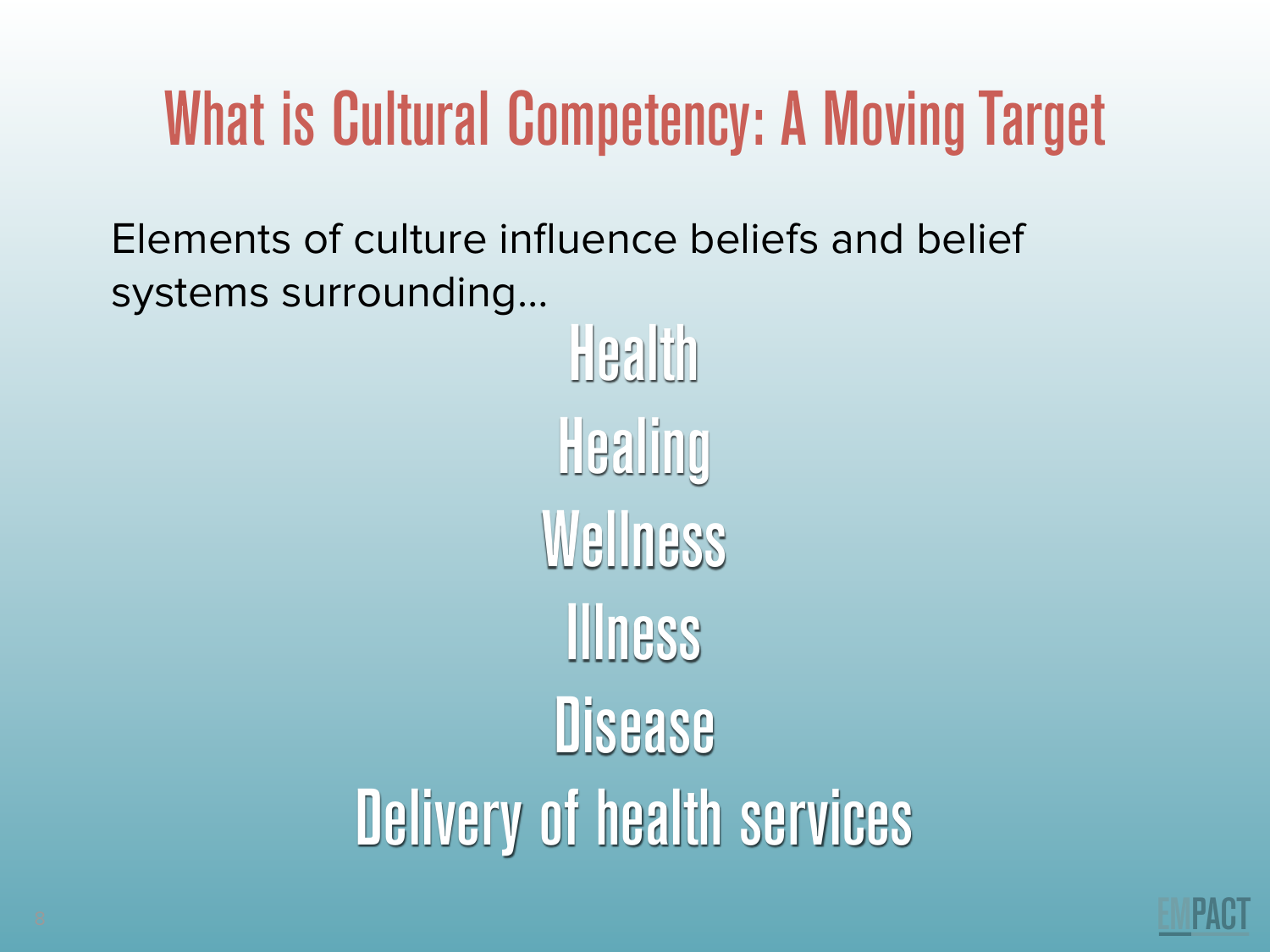#### Why is Cultural Competency Important to Clinical Trials Recruitment?

#### Recruitment for Clinical Trials

Cultural competency provides researchers with the tools necessary to communicate and deliver services that are respectful of and responsive to the health beliefs, practices and cultural and linguistic needs of diverse patients, bridging the gap between participant concerns and that of the researcher.

#### Retention of Clinical Trials Participants

It is crucial for the researcher to maintain trust and respect by continually providing culturally competent care.

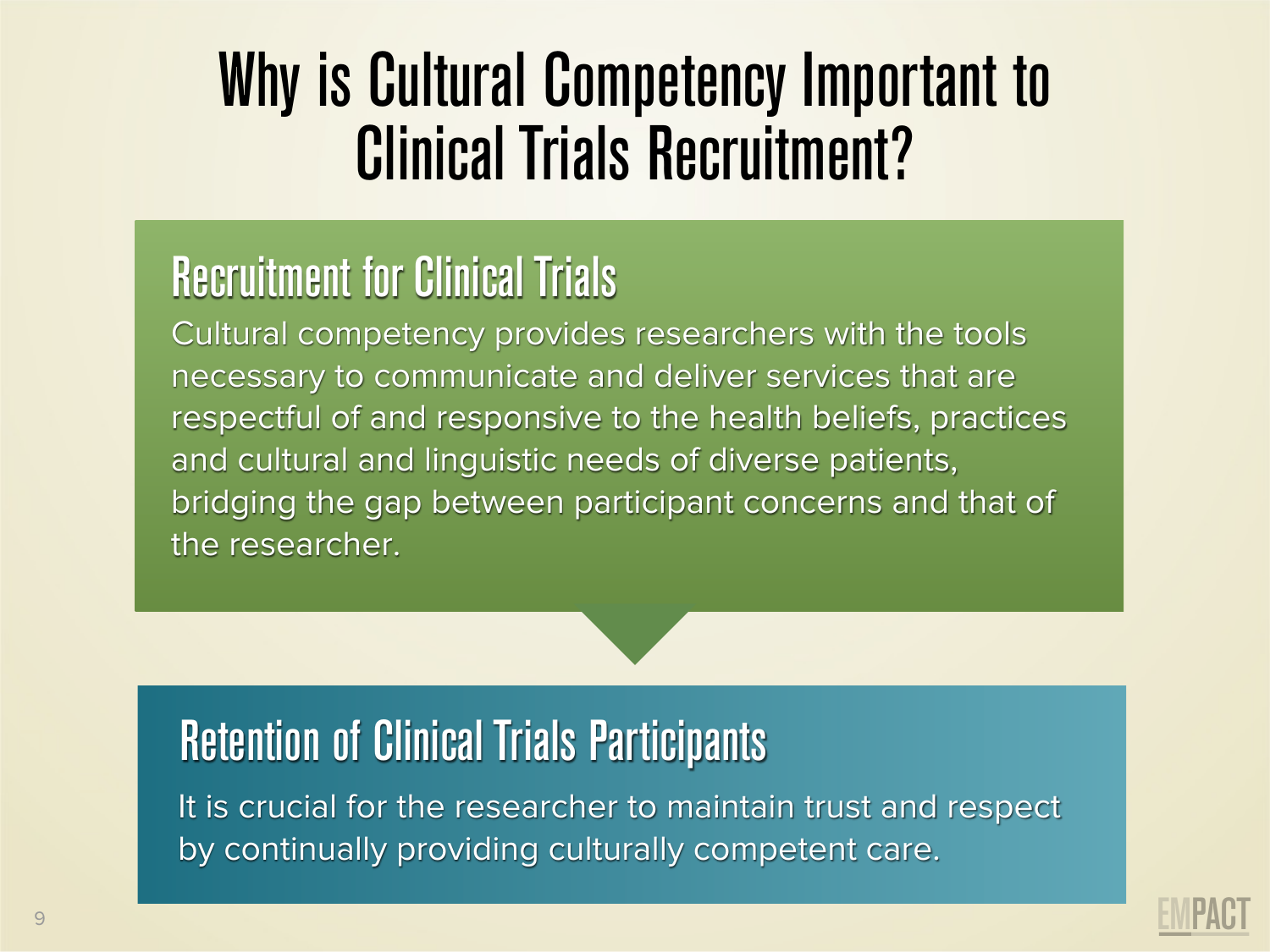### Enrollment by Race and Ethnicity

National Cancer Institute, Publicly Funded Cancer Clinic (Phase I-III Treatment Studies) January 1, 2003 - June 30, 2005



#### **Race**

- White 88.6%
- Black/African American 8%
- Asian/Pacific Islander 2.8%
- Native American/Alaskan Native 0.5%
- Multiple 0.1%

### **Ethnicity**

- Non-Hispanic/Latino 94.4%
- Hispanic/Latino 5.6%

Source: "Baseline Study of Patient Accrual Onto Publicly Sponsored Trials,"Coalition of Cancer Cooperative Groups for the Global Access Project, National Patient Advocate Foundation, April 2006.

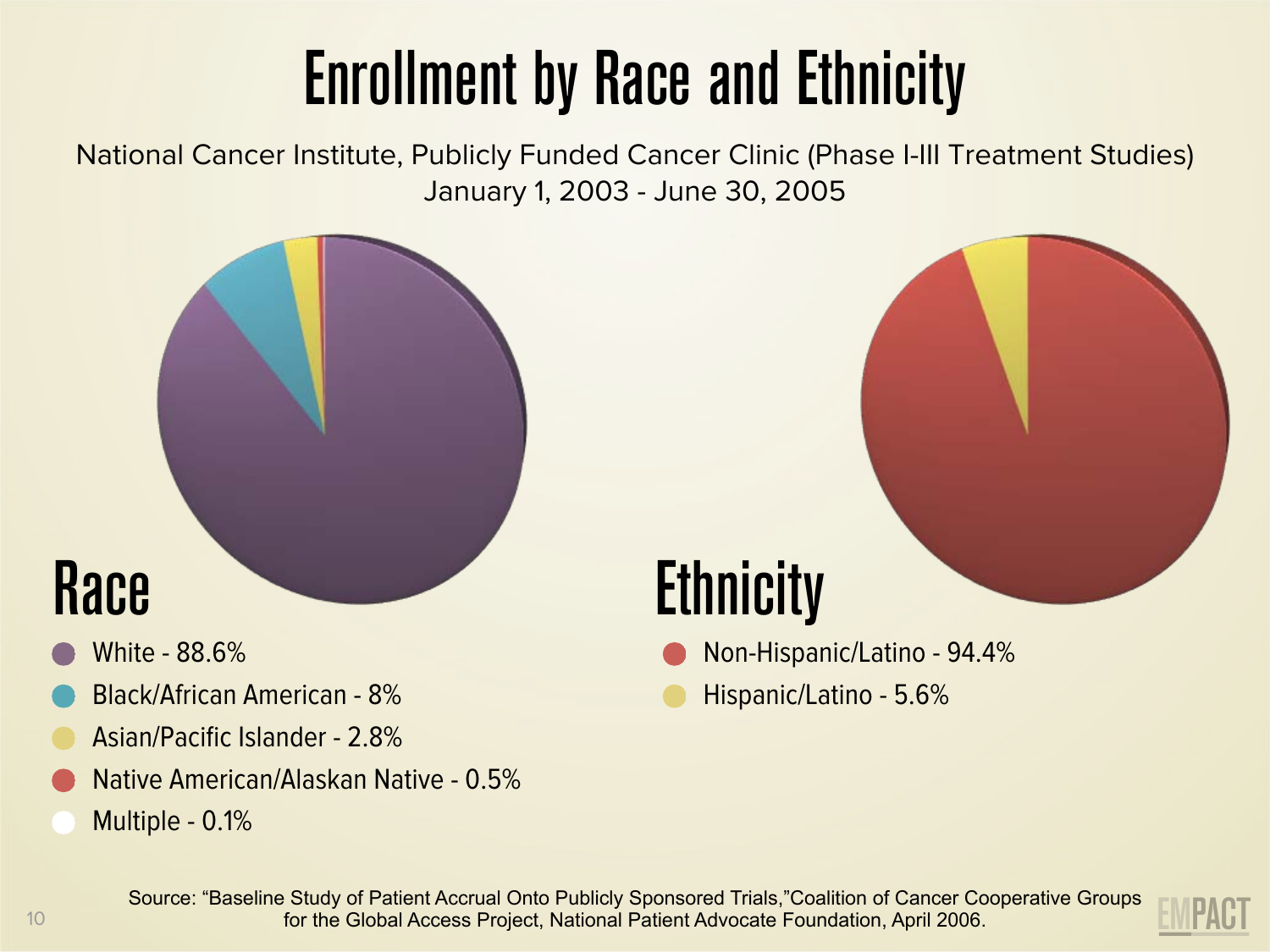### Perceptions of Disparities in Health Care

Generally speaking, how often do you think our health care system treats people unfairly based on…

#### Percent Saying "Very/Somewhat Often"



Doctors The Public





**EMPACT** 

Source: Kaiser Family Foundation, *National Survey of Physicians*, March 2002 (conducted March-October 2001); *Survey of Race, Ethnicity and Medical Care: Public Perceptions and Experiences*, October 1999 (Conducted July – Sept., 1999)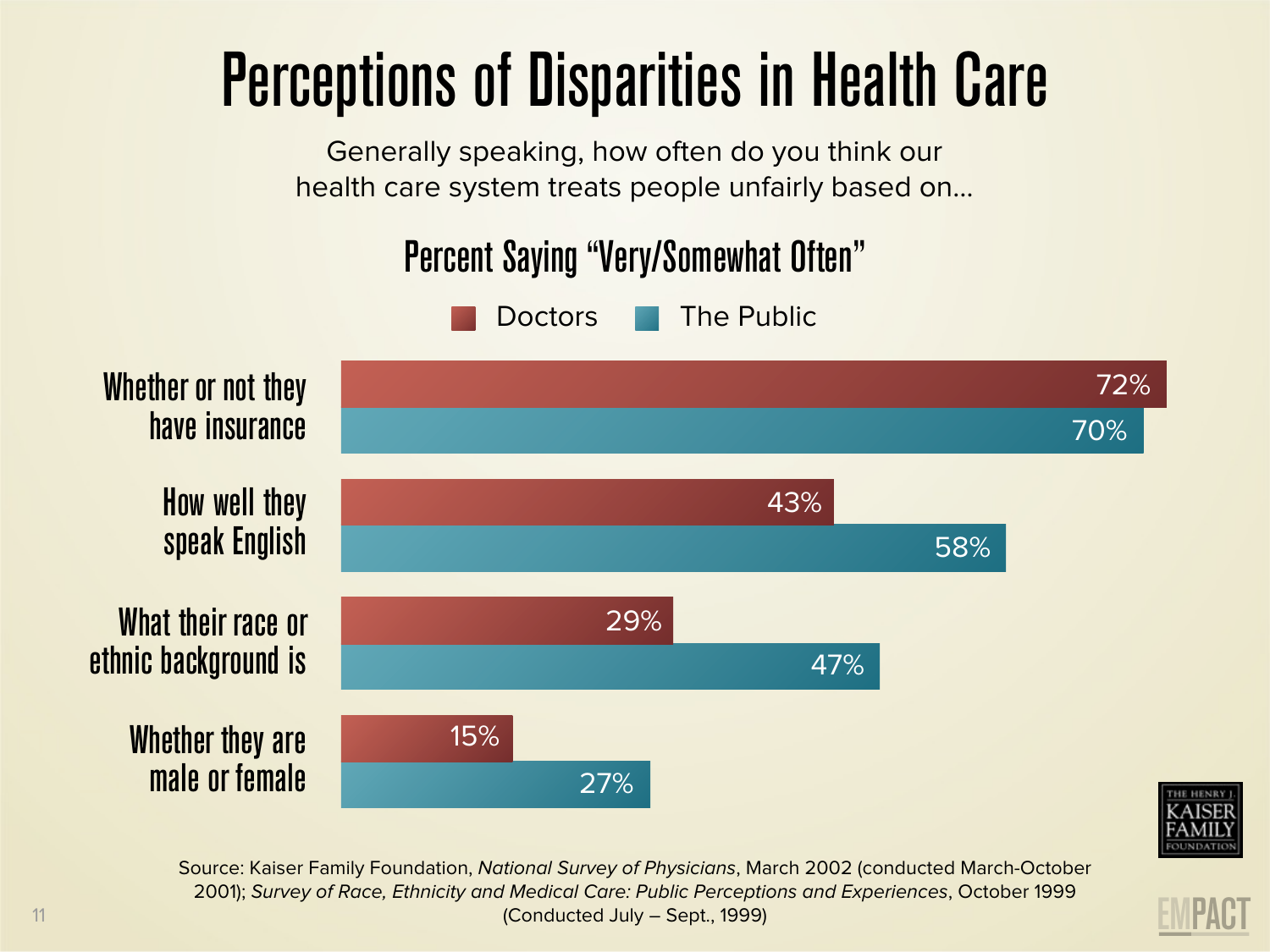### Case Study: Justine's Story

Justine Chitsena is a young Khmu-American girl who has an atrial septic defect, a hole in the wall of her heart. Her cardiologist recommends open chest surgery to seal up the hole but her grandmother is very opposed to the idea.

Source: Worlds Apart by Grainger-Monsen, Maren, MD and Haslett, Julia. A Four-Part Series on Cross-Cultural Healthcare by the Stanford University Center for Biomedical Ethnics ICARUS Films, 32 Court Street, 21st Floor, Brooklyn, NY 11201

**EMPACT**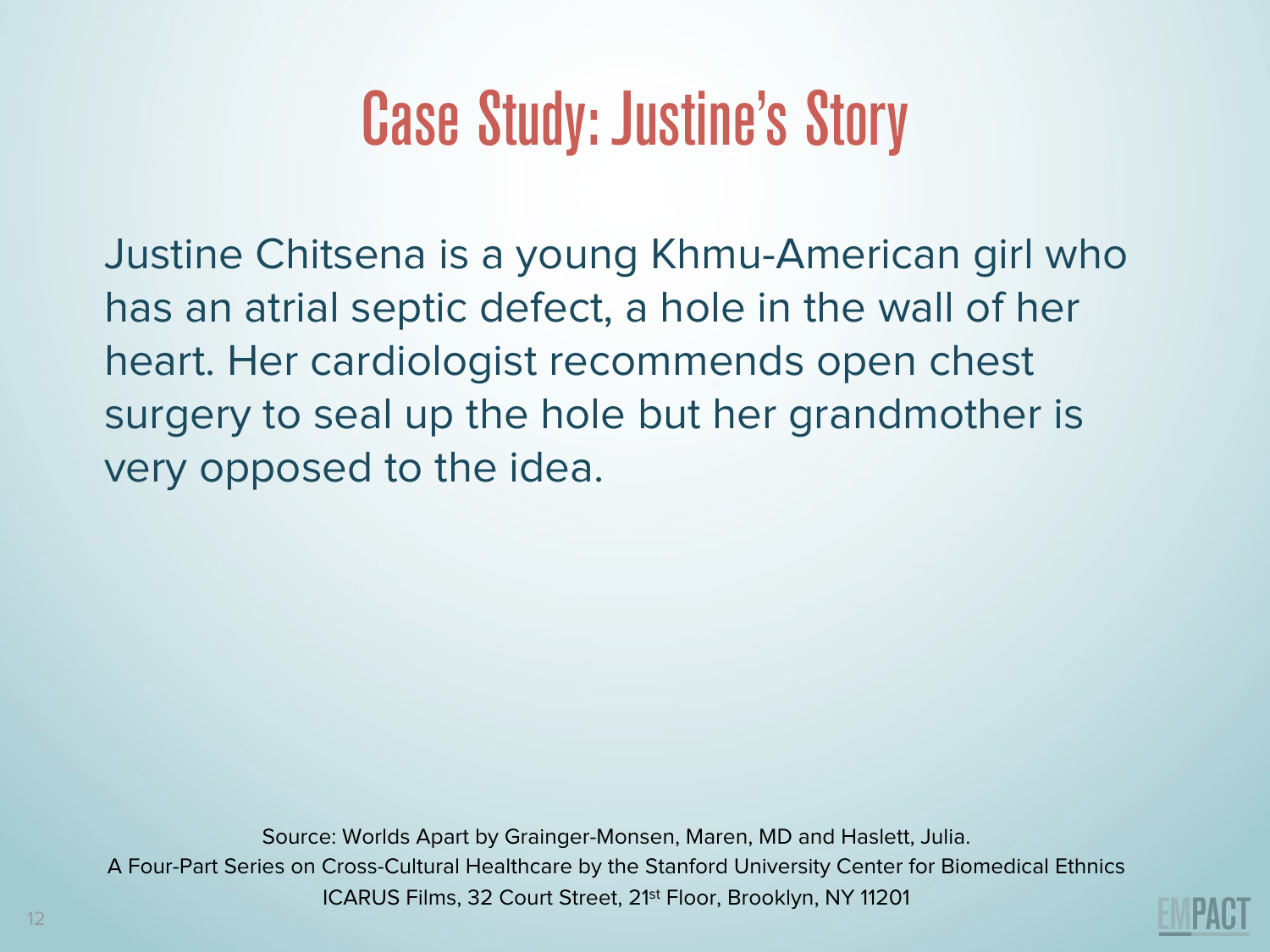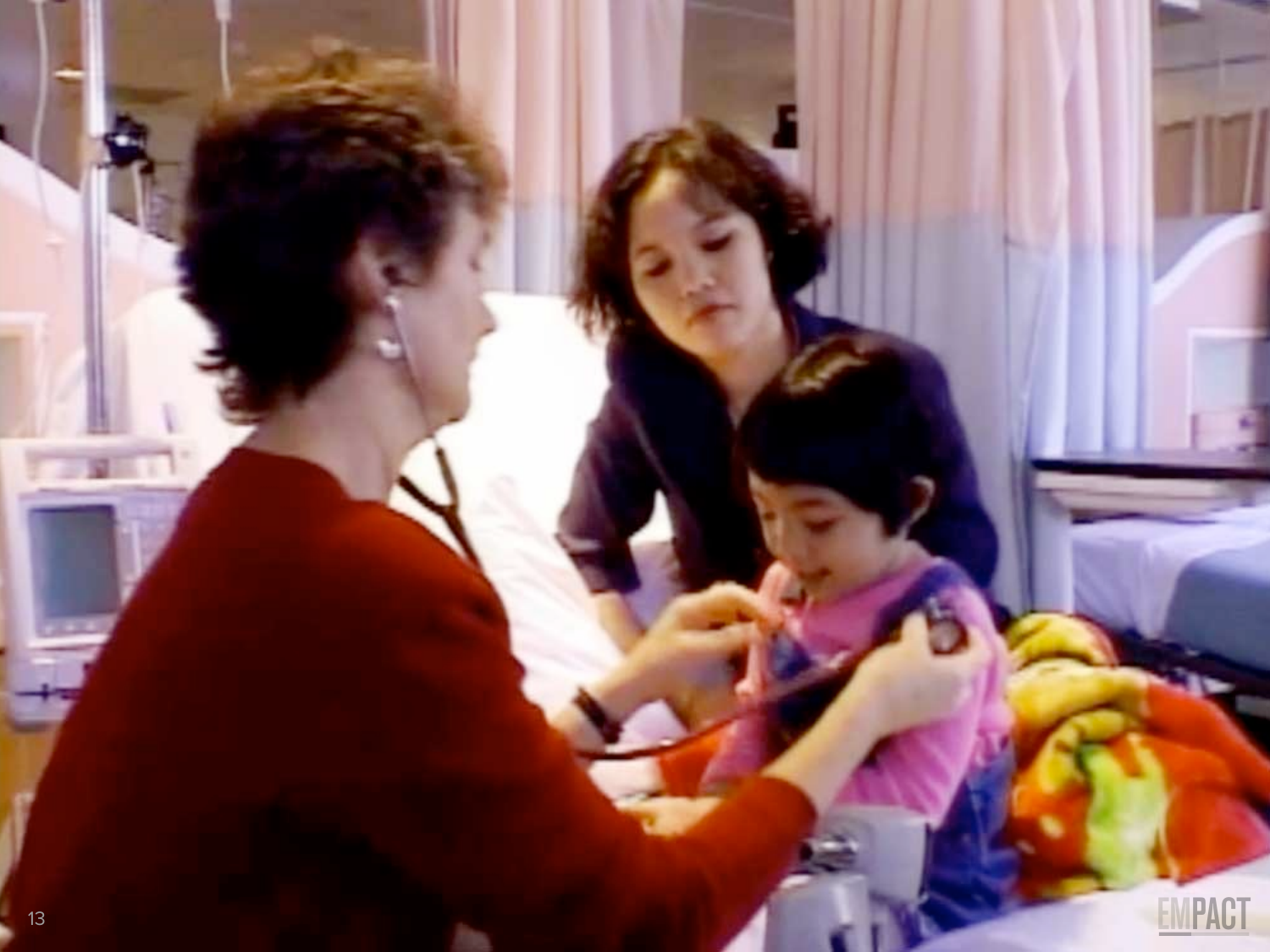### Different Views on Health



#### Chitsena Family

Justine appears healthy, not sick.

A surgical scar, or any scar inflicted on a body stays with you even into your next lives.

It is better to have a shorter life than to be scarred forever.

#### U.S. Medical Professionals

Justine has a hole in the muscle wall of her heart.

Justine needs open chest surgery in order to seal the hole in her heart.

The surgery can extend Justine's life and prevent her from having heart complications later on.

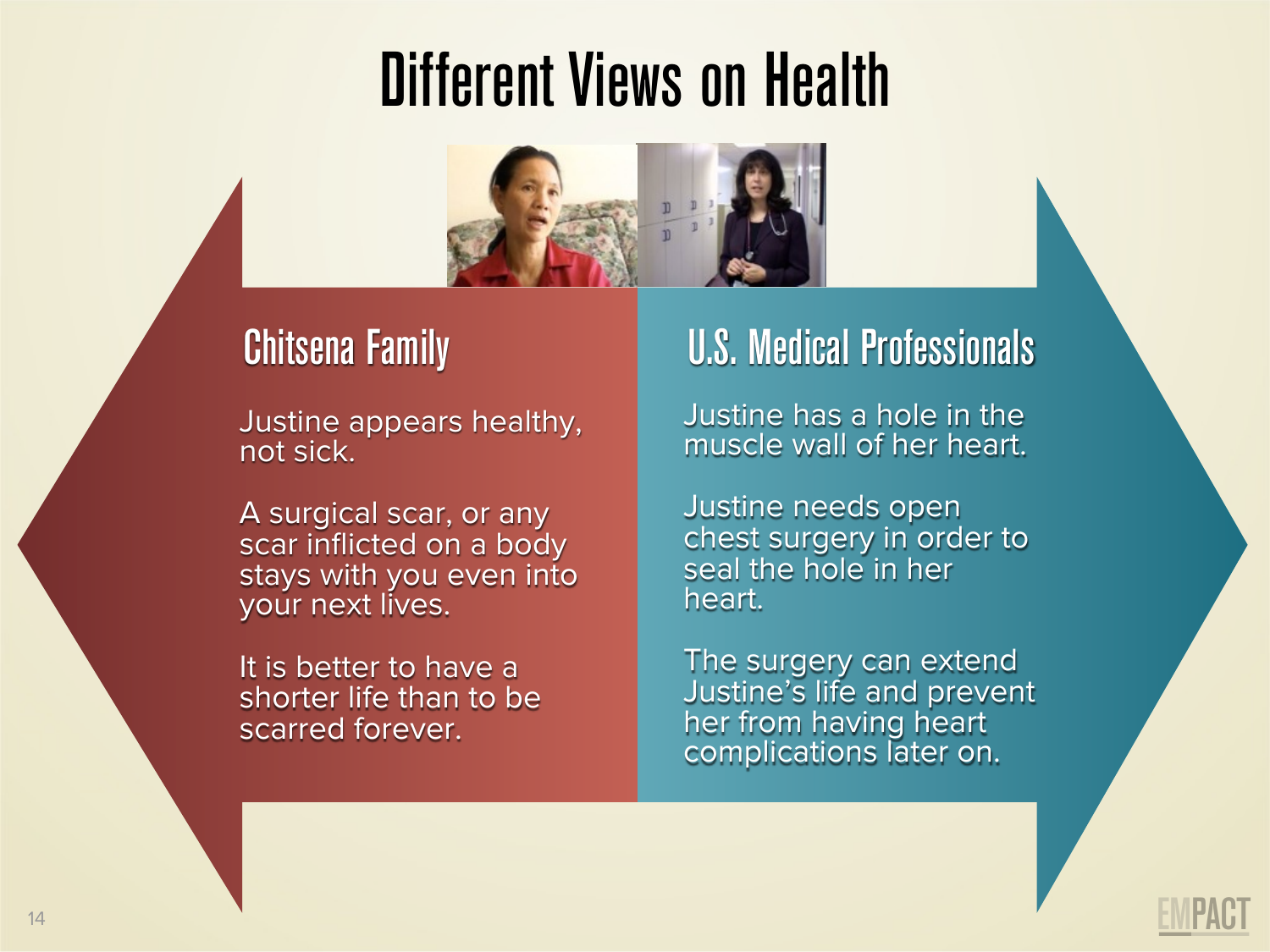### Things to Consider

#### Cultural Background

#### **Family Dynamics**

#### Reflection

- How would you approach a participant whose cultural background and family dynamics is different from yours?
- How will you ensure that you are being respectful of their cultural beliefs?
- How can you ensure your own cultural biases will not affect your interactions with study participants?

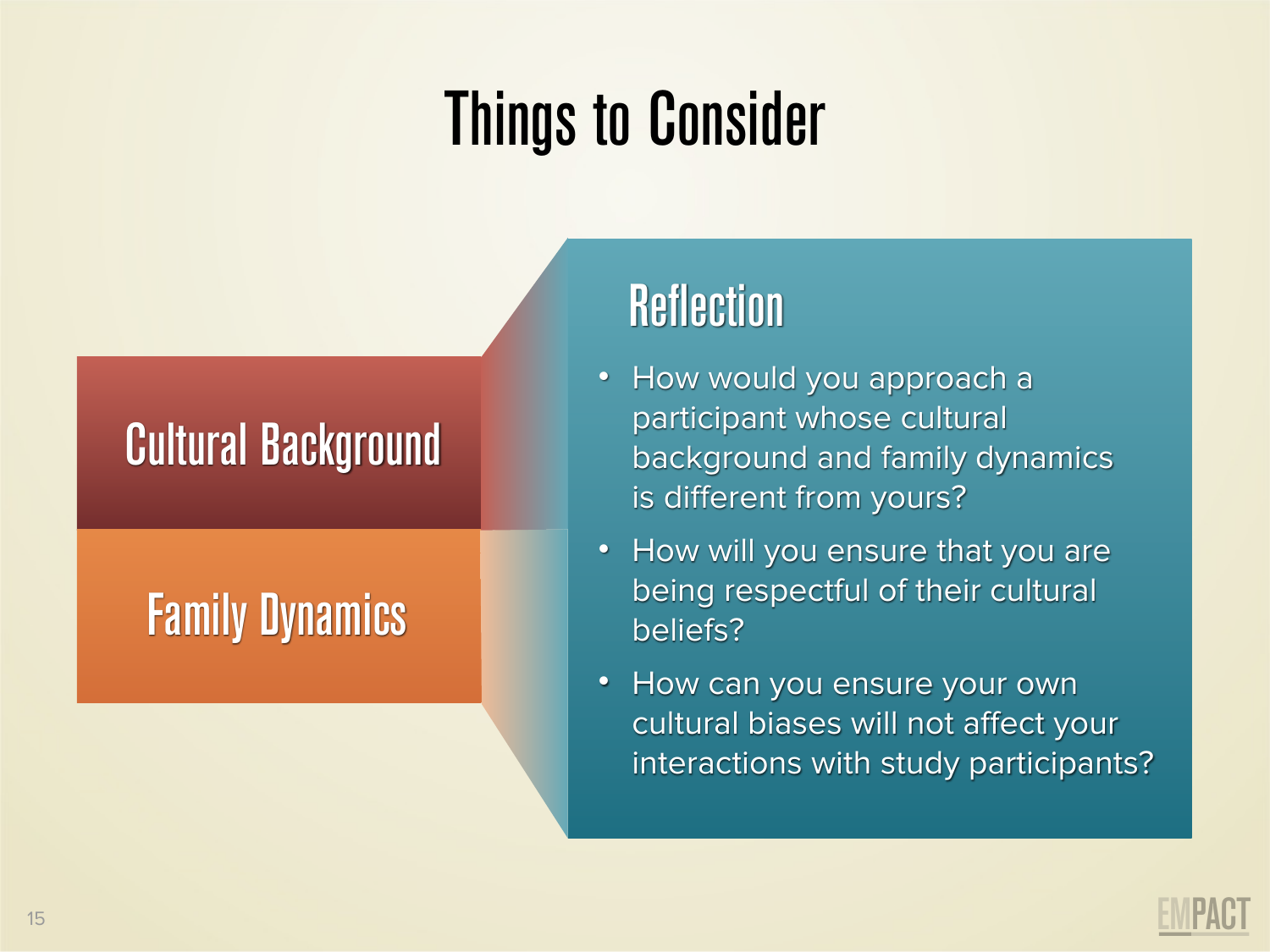### The Five Elements of the Culturally Competent Care System



Source:

1. Cross TL, Bazron B, Dennis KW, Isaacs MR (1989) Towards a Culturally Competent System of Care. Vol. 1. Georgetown University Child Development Center, Washington, DC.

Competent System of Care. Vol. 1. Georgetown University Child<br>Development Center, Washington, DC. RESEARCH. Vol. 27, No. 8 August 2003 2. Thorton, S. Addressing Cultural Competency in Research: Integrating a Community-Based Participatory RESEARCH. Vol. 27, No. 8 August 2003

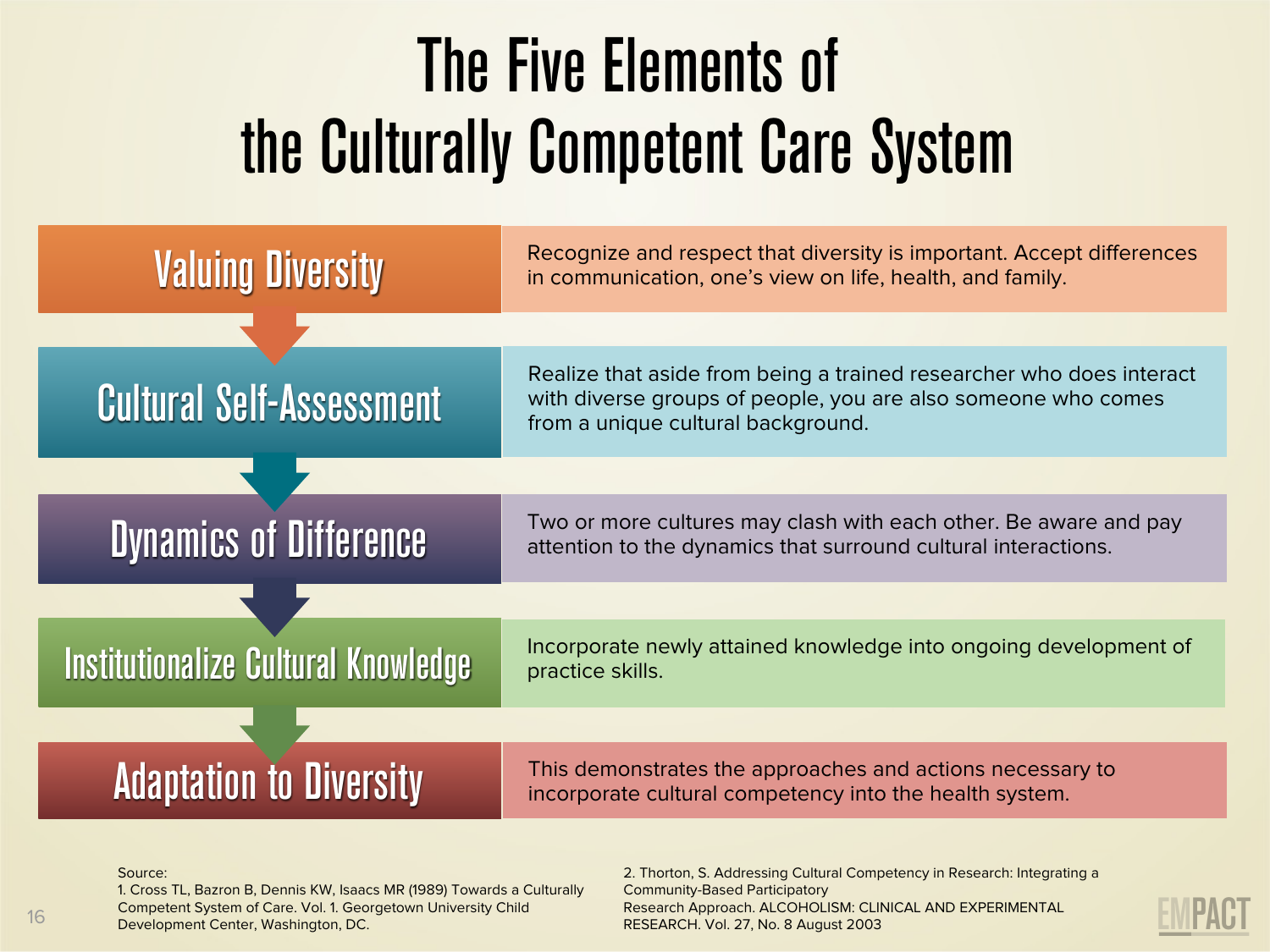

### Cultural Competency Spectrum



**Cultural** Destructiveness

**Differences** seen as a problem; identifies one superior culture

Lacks awareness & skill; perpetuates stereotypes; paternalistic toward nondominant groups

**Cultural** 

**Incapacity** 

**Cultural Blindness** 

All cultures are alike; culture does not account for differences

#### **Cultural** Pre-Competence

Recognizes differences; complacent in making change

#### Basic **Competency**

Accepts, appreciates & values differences; seeks opinions of diverse groups

#### Advanced **Competency**

**Actively** educates less informed; seeks to interact with diverse groups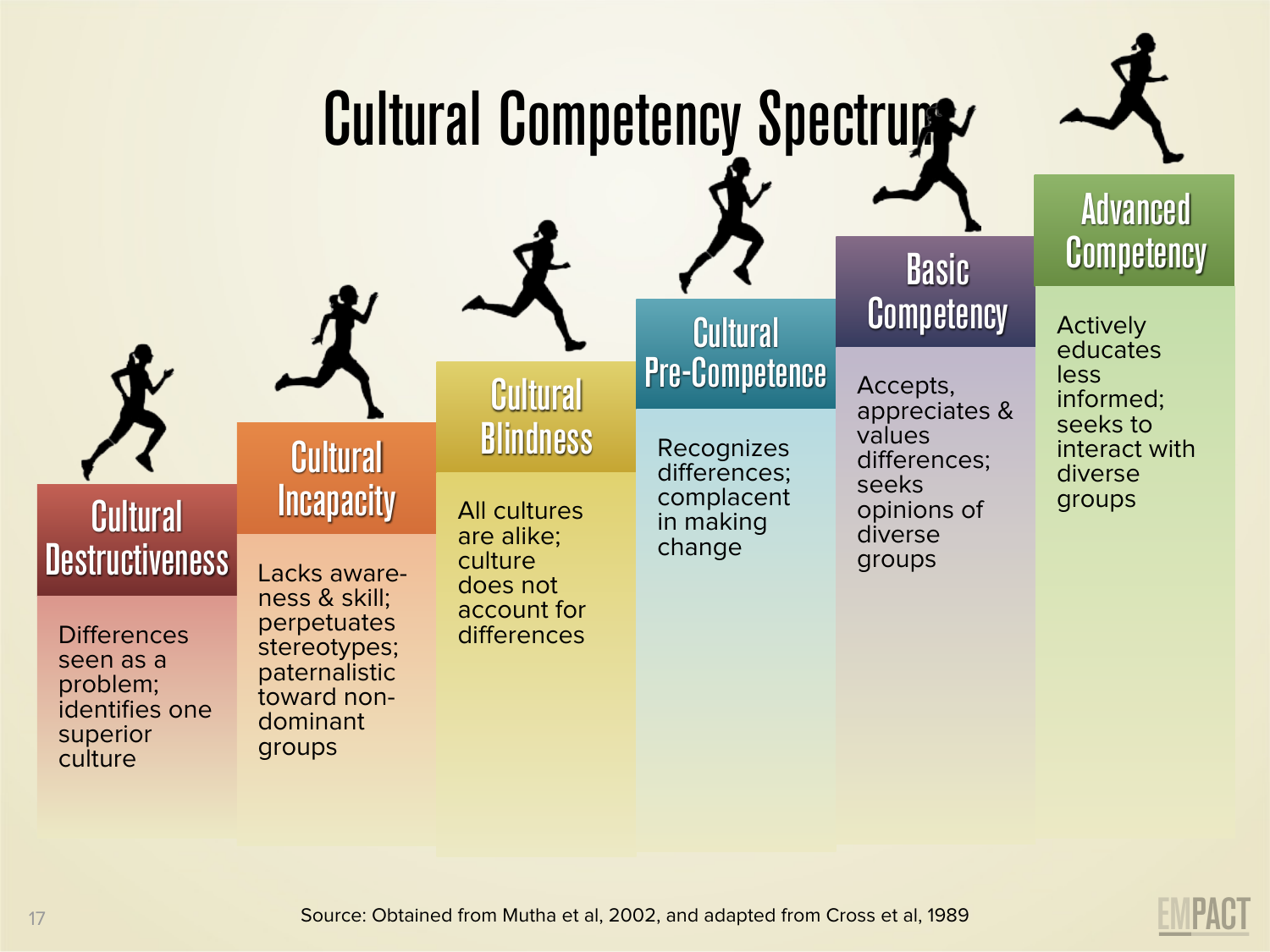### Case Study: Justine's Story Continued

During one of Justine's visits to the cardiologist, the cardiologist explained to Justine's mother why she believes it is important for Justine to get the surgery.

Source: Worlds Apart by Grainger-Monsen, Maren, MD and Haslett, Julia. A Four-Part Series on Cross-Cultural Healthcare by the Stanford University Center for Biomedical Ethnics ICARUS Films, 32 Court Street, 21st Floor, Brooklyn, NY 11201

**EMPACT**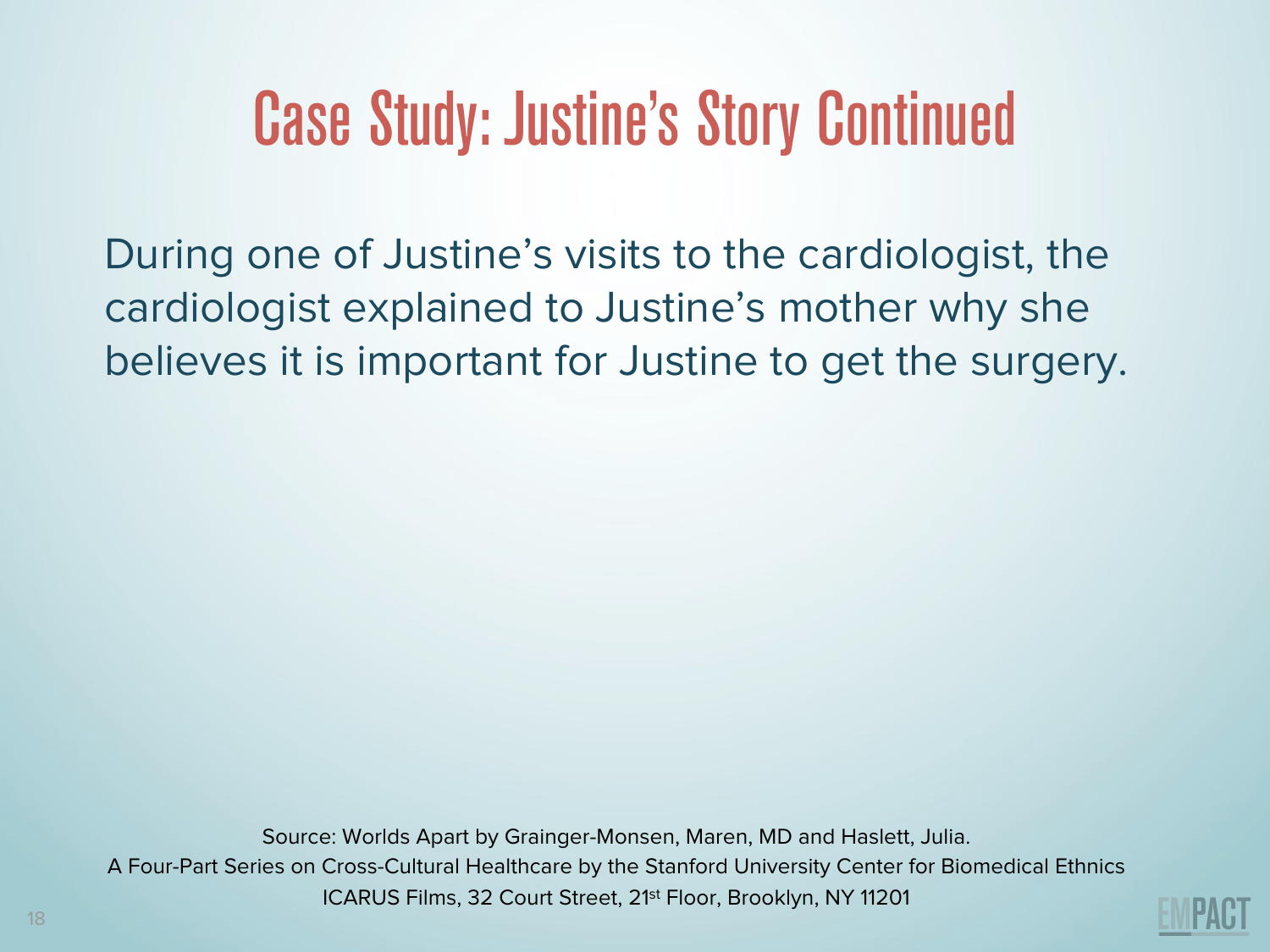# My mom wants me to wait<br>until I go to the Lao temple.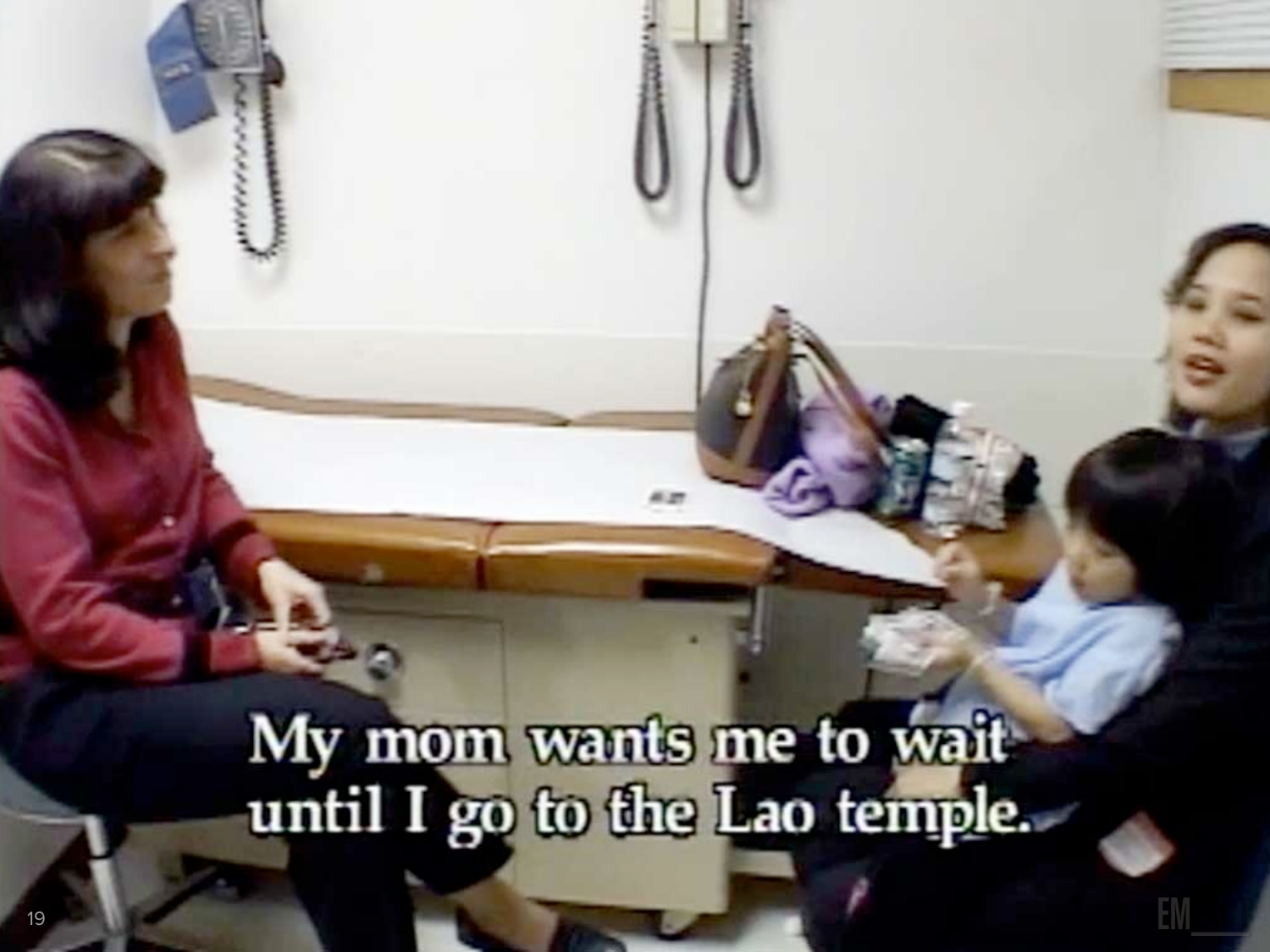### Things to Consider



How did the cardiologist respond to the family's cultural beliefs?

Is this a good example of cultural competency? Why or why not?



How did Justine's mother respond to the cardiologist?

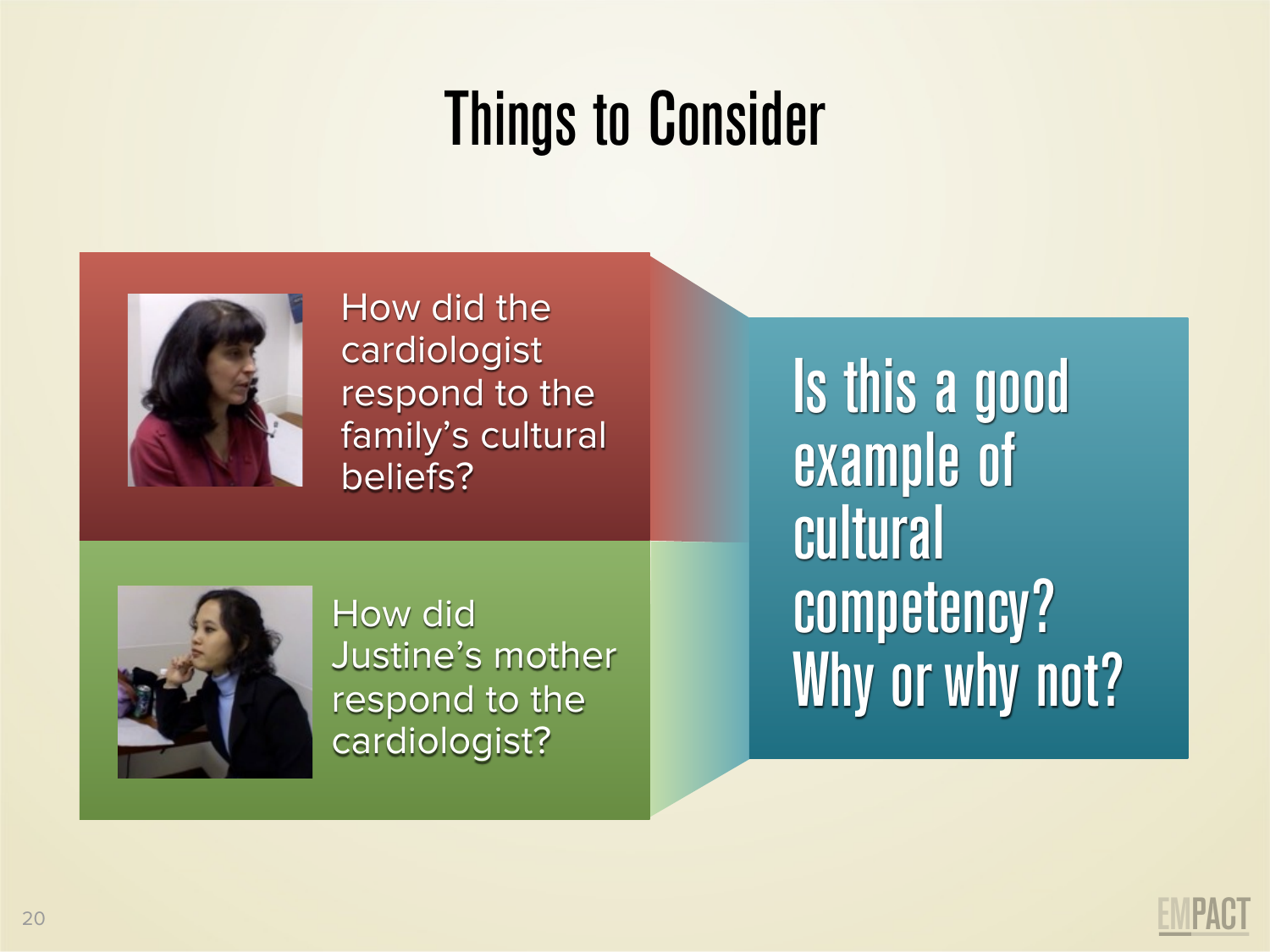#### Lessons Learned

Recognize, respect, and accept that the participant's family dynamics and cultural beliefs can be very different from your own. Apply this to future clinical trials recruitment efforts.

Pay attention to non-verbal cues such as participant mannerisms. It is important to not only listen to what is being said, but also to hear what isn't being said. Pay attention to how a participant behaves.

If put into a similar situation, how would you approach, react, and communicate with the study participants?

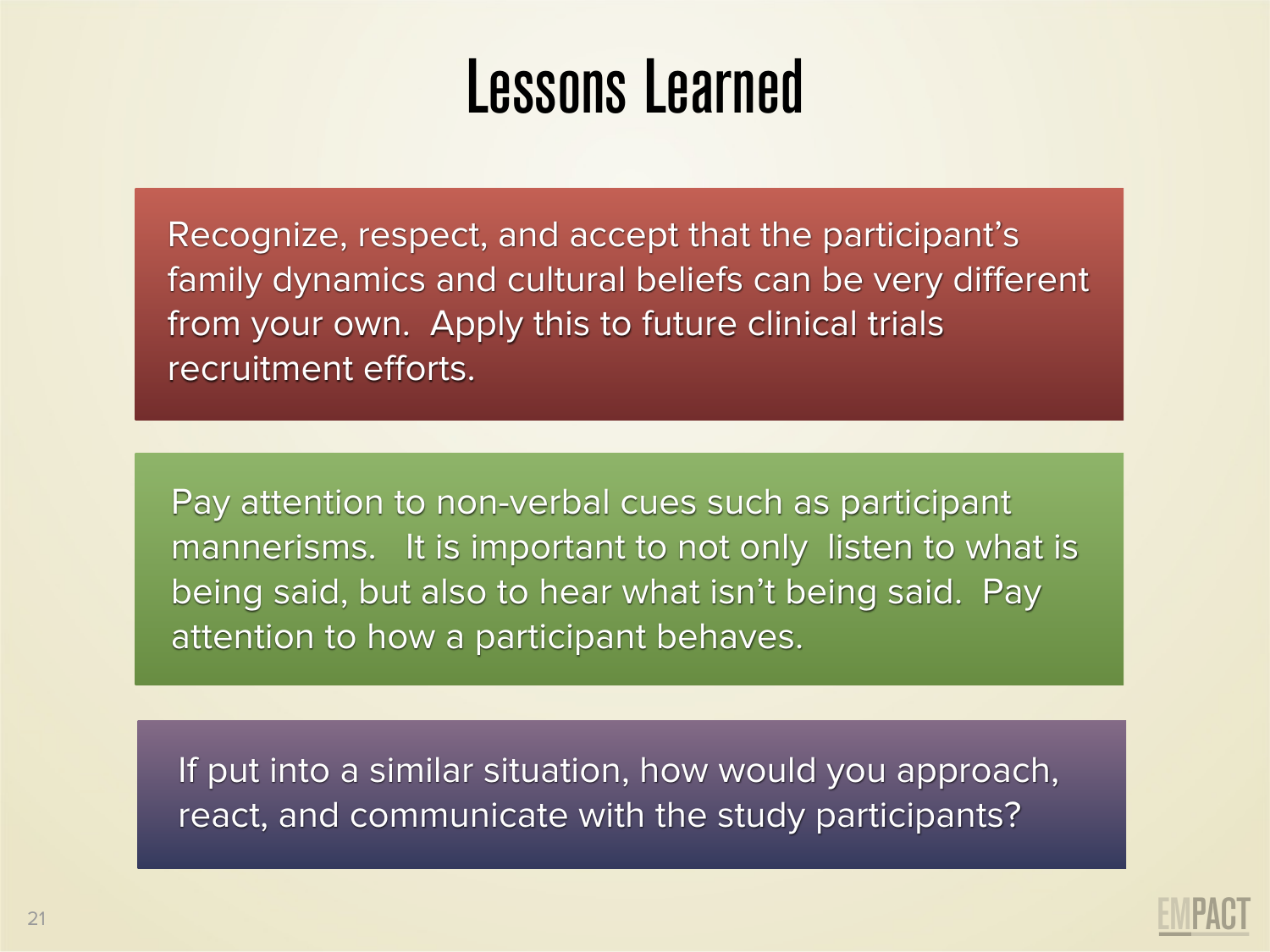### To Learn More About Each Ethnicity



African American <http://iccnetwork.org/cancerfacts/ICC-CFS1.pdf>



American Indian/Alaskan Natives <http://iccnetwork.org/cancerfacts/ICC-CFS2.pdf>



Asian American <http://iccnetwork.org/cancerfacts/ICC-CFS3.pdf>



Hispanic/Latino Americans <http://iccnetwork.org/cancerfacts/ICC-CFS4.pdf>